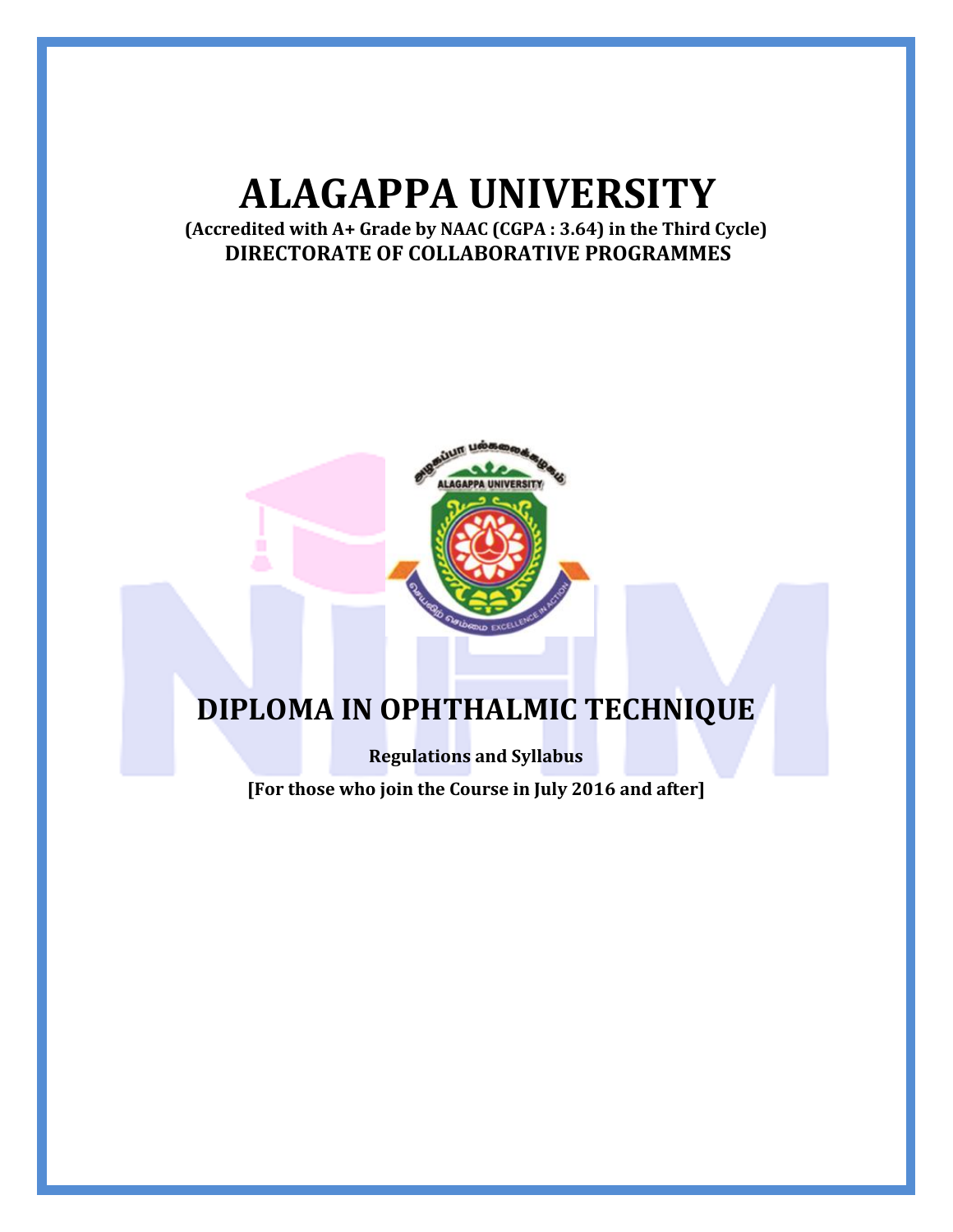# **GENERAL INSTRUCTIONS AND REGULATIONS**

**Diploma in Ophthalmic Technique** conducted by Alagappa University, Karaikudi, Tamil Nadu through its Collaborative Institution  $\qquad \qquad$  at  $\qquad \qquad$ 

Applicable to all the candidates admitted from the Academic year **2016** onwards.

# **1. Eligibility:**

A pass in HSC or Equivalent preferable with Biology or Botany or Zoology by the Syndicate for admission to **Diploma in Ophthalmic Technique**.

# **2. Admission:**

Admission is based on the marks in the qualifying examination.

# **3. Duration of the course:**

The course shall extend over a period of **two years** under **non-semester pattern.**

# **4. Standard of Passing and Award of Division:**

- a. Students shall have a minimum of 40% of total marks of the University examinations in each subject. The overall passing minimum is 40% both in external and aggregate of Continuous Internal Assessment and external in each subject.
- b. The minimum marks for passing in each theory / Lab course shall be 40% of the marks prescribed for the paper / lab.
- c. A candidate who secures 40% or more marks but less than 50% of the aggregate marks prescribed for two years taken together, shall be awarded **THIRD CLASS.**
- d. A candidate who secures 40% or more marks but less than 60% of the aggregate marks prescribed for two years taken together, shall be awarded **SECOND CLASS.**
- e. A candidate who secures 60% or more of the aggregate marks prescribed for two years taken together, shall be awarded **FIRST CLASS.**
- f. The Practical / Project shall be assessed by the two examiners, by an internal examiner and an external examiner.

# **5. Continuous internal Assessment:**

- a. Continuous Internal Assessment for each paper shall be by means of Written Tests, Assignments, Class tests and Seminars
- b. **25 marks** allotted for the Continuous Internal assessment is distributed for Written Test, Assignment, Class test and Seminars.
- c. Two Internal Tests of 2 hours duration may be conducted during the semester for each course / subject and the best marks may be considered and one Model Examination will be conducted at the end of the semester prior to University examination. Students may be asked to submit at least five assignments in each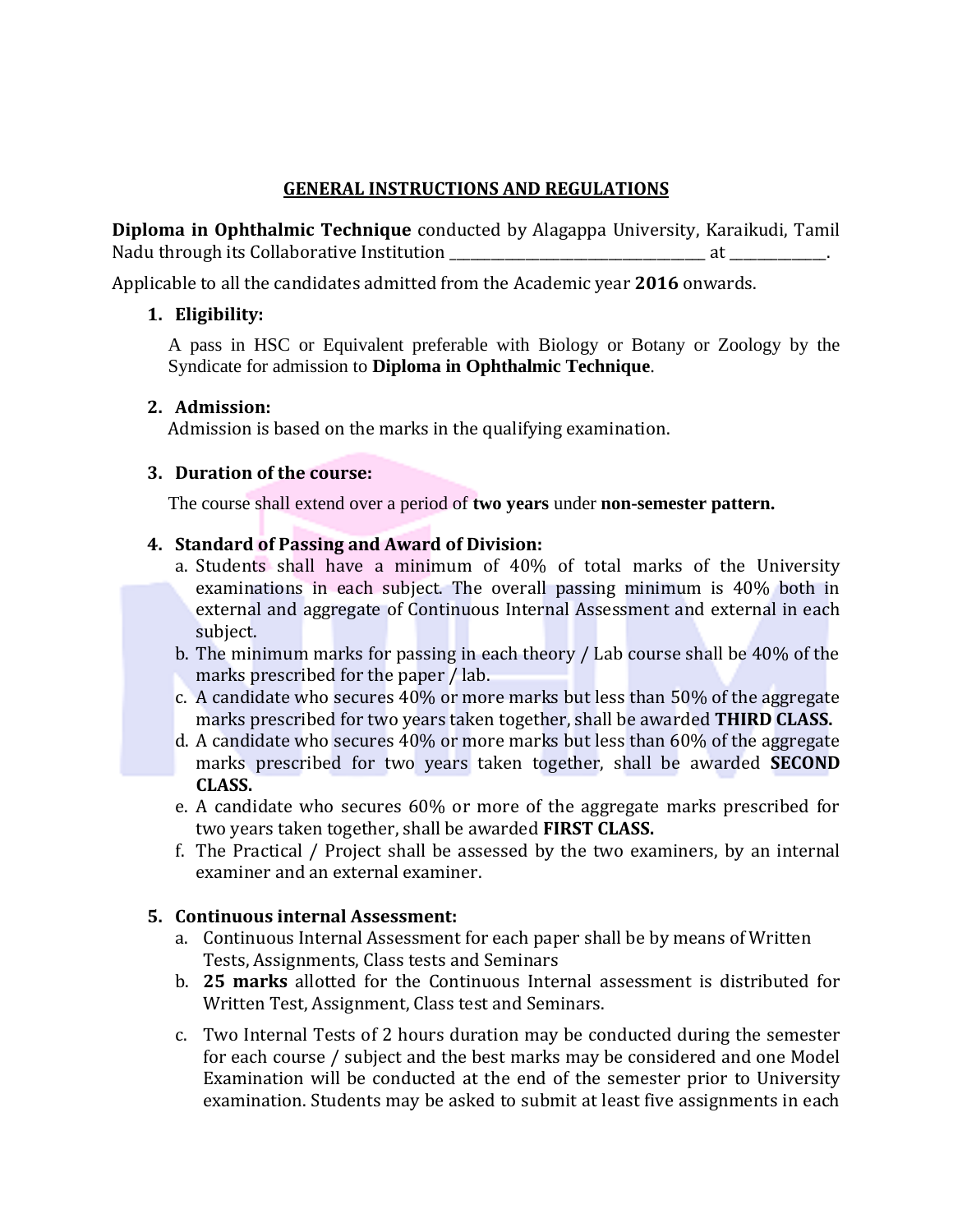subject. They should also participate in Seminars conducted for each subject and marks allocated accordingly.

- d. Conduct of the continuous internal assessment shall be the responsibility of the concerned faculty.
- e. The continuous internal assessment marks are to be submitted to the University at the end of every year.
- f. The valued answer papers/assignments should be given to the students after the valuation is over and they should be asked to check up and satisfy themselves about the marks they have scored.
- g. All mark lists and other records connected with the continuous internal assessments should be in the safe custody of the institution for at least one year after the assessment.

# **6. Attendance:**

Students must have earned 75% of attendance in each course for appearing for the examination.

Students who have earned 74% to 70% of attendance to be applied for condonation in the prescribed form with the prescribed fee.

Students who have earned 69% to 60% of attendance to be applied for condonation in the prescribed form with the prescribed fee along with the medical certificate.

Students who have below 60% of attendance are not eligible to appear for the examination. They shall re-do the semester(s) after completion of the programme.

# **7. Examination:**

Candidate must complete course duration to appear for the university examination. Examination will be conducted with concurrence of Controller of Examinations as per the Alagappa University regulations. **University may send the representatives as the observer during examinations.** University Examination will be held at the end of the each semester for duration of 3 hours for each subject. Certificate will be issued as per the AU regulations. **Hall ticket will be issued to the 1st year candidates and upon submission of the list of enrolled students along with the prescribed course fee subsequent 2nd year hall tickets will be issued.**

# **8. Question Paper pattern:**

| Maximum: 75 Marks                                  | <b>Duration: 3Hours</b> |
|----------------------------------------------------|-------------------------|
| Part A - Short answer questions with no choice     | $: 10 \times 02 = 20$   |
| Part B – Brief answer with either or type          | $: 05 \times 05 = 25$   |
| Part C- Essay – type questions of either / or type | $: 03 \times 10 = 30$   |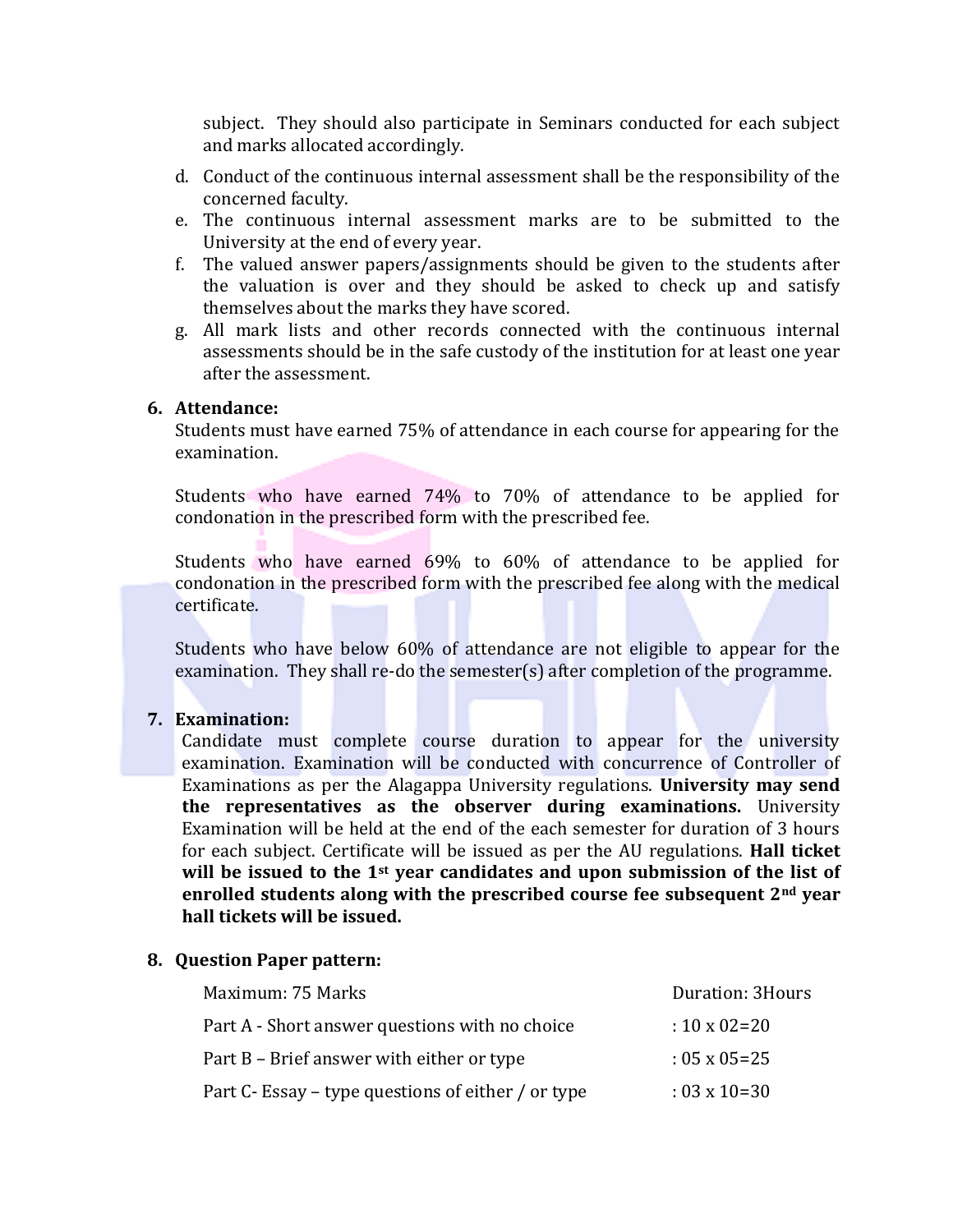# **9. Miscellaneous**

- a. Each student posses the prescribed text books for the subject and the workshop tools as required for theory and practical classes.
- b. Each student is issued with an identity card by the University to identify his / her admission to the course
- c. Students are provided library and internet facilities for development of their `studies.
- d. Students are to maintain the record of practicals conducted in the respective laboratory in a separate Practical Record Book and the same will have to be presented for review by the University examiner.
- e. Students who successful complete the course within the stipulated period will be awarded the degree by the University.

# **10. Fee structure**

Course fee shall be as prescribed by the University and 50% of the course fee should be disbursed to University. Special fees and other fees shall be as prescribed by the Institution and the fees structure must intimated to the University. Course fees should be only by Demand draft / NEFT and AU has right to revise the fees accordingly.

# **Non-semester Pattern**

| <b>Examination</b> | Course Fee payment deadline                                           |
|--------------------|-----------------------------------------------------------------------|
| April / May        | Fee must be paid before 30 <sup>th</sup> October of the academic year |

# **11.Other Regulations:**

Besides the above, the common regulation of the University shall also be applicable to this programme.

# **Diploma in Ophthalmic Technique**

| <b>Semester</b> | <b>Subject Code</b> | <b>Subject</b>                        | Int. | Ext. | <b>Total</b> |
|-----------------|---------------------|---------------------------------------|------|------|--------------|
|                 | 11                  | <b>Fundamental Science</b>            | 25   | 75   | 100          |
|                 | 12                  | Physical, Geometric and Visual Optics | 25   | 75   | 100          |
|                 | 13                  | Eye Disease and Ophthalmic Practice   | 25   | 75   | 100          |
|                 | 14                  | Optometric Instruments                | 25   | 75   | 100          |
| $\mathbf{I}$    | 21                  | Practical                             | 25   | 75   | 100          |
|                 | 22                  | Internship & Viva Voce                | 25   | 75   | 100          |
|                 |                     | <b>Total</b>                          | 150  | 450  | 600          |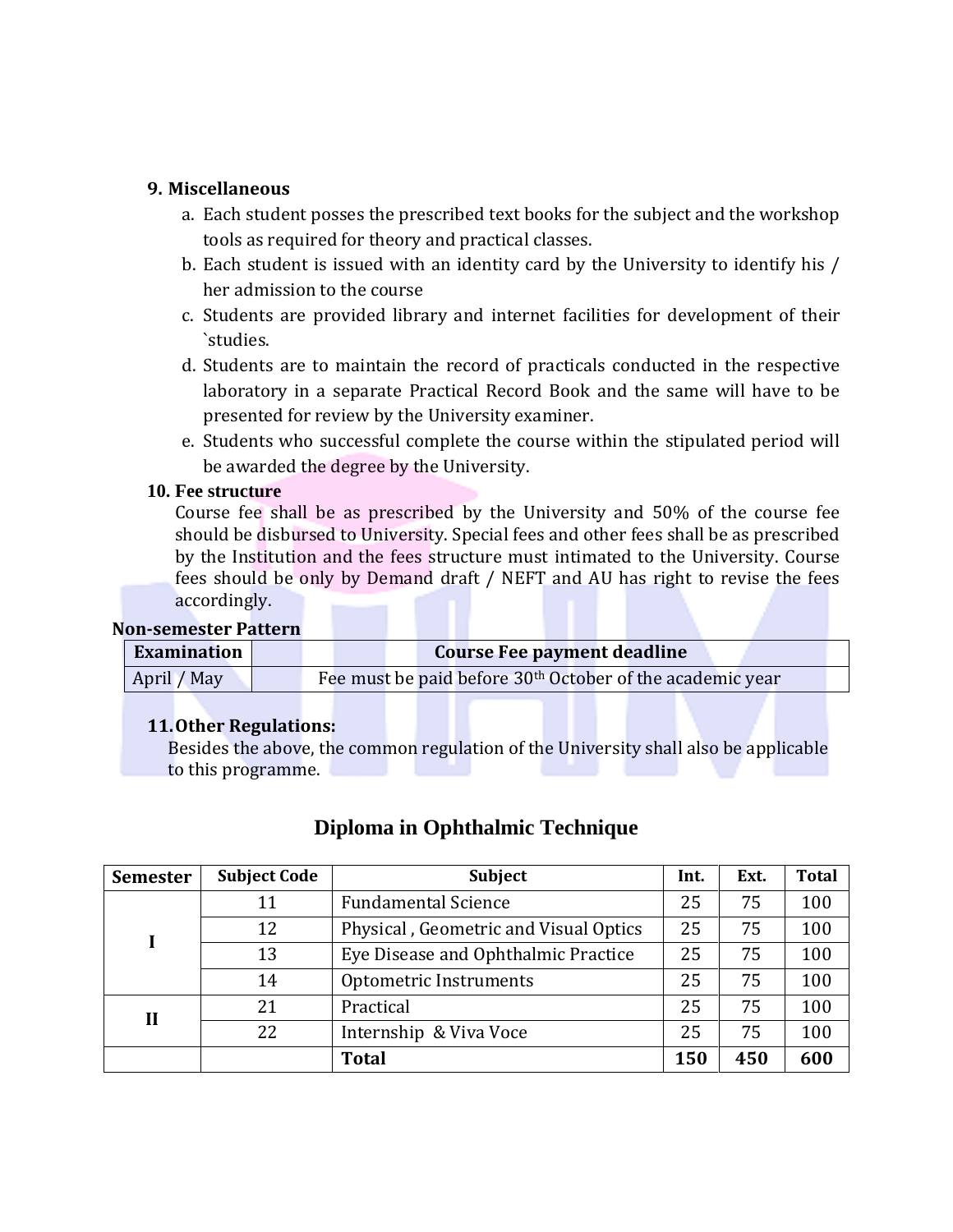# VIHM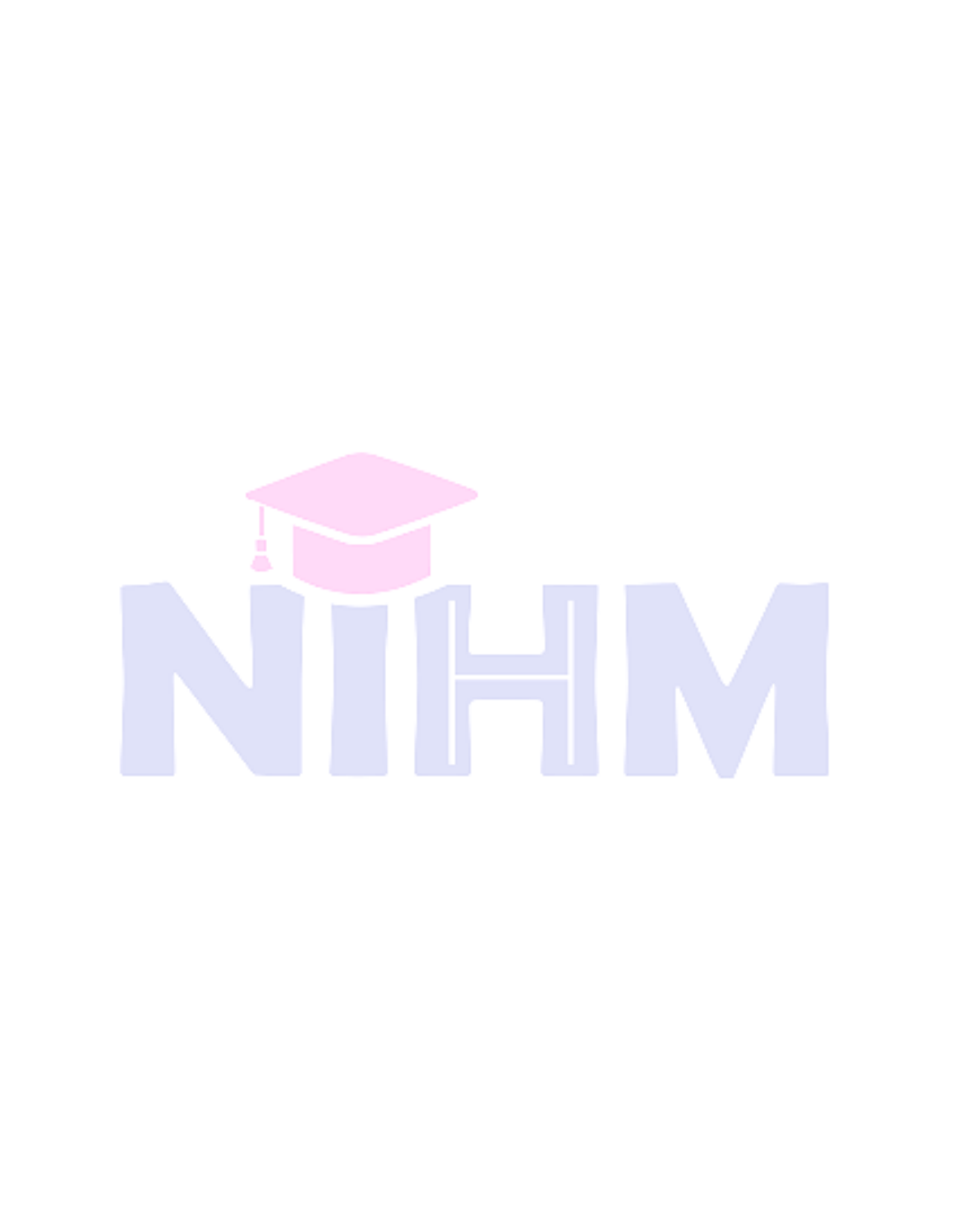# **DIPLOMA COURSE IN OPHTHALMIC TECHNIQUES**

# **11 - Paper I – FUNDAMENTAL SCIENCES**

#### **Unit 1 : Anatomy**

The Conjunctivitis - Cornea – Sclera – Anterior Chamber and Angle of Anterior Chamber – Posterior Chamber - Aqueous Humour - Uvea – Retina – Optic Nerve – Vitreous – Lacrimal system - Extra Ocular Muscles - Visual pathway – Pupil

#### **Unit 2: Physiology**

Physiology Normal vision – Colour Vision – Binocular Single Vision – Aqueous Humuor – Formation and Circulation of Aqueous Humour – Accommodation – Intra Ocular Pressure – Maintenance - Corneal Transparency – Tears

#### **Unit 3: Microbiology**

Morphology and Basic Characteristics of Specific Bacteria – Fungi and Virus – Microscopical Examination of Organisms – Staining – Culture Media – Specimen Collection infectious ocular flora

#### **Unit 4: Pharmacology**

Types of drugs - Systemic topical and parenteral – Strength – dose – Action – side effects

#### **Unit 5: Pathology & Bio Chemical aspects**

Pathological Picture of the common eye diseases

#### **Reference Books:**

1. Anatomy & Physiology of the Eye  $-$  A.K.Khurana- 1<sup>st</sup> edition.

2. Text book of Microbiology - R.Anandhanarayanan, C.K.J.Panikar-7<sup>th</sup> edition

3. Essentials of medical Pharmacology  $-$  K.D. Tripathi  $-4<sup>th</sup>$  edition

Textbook of Pharmacology – Murugesh. $N - 7<sup>th</sup>$  edition.

4. Text book of Pathology – Harsh Mohan –  $4<sup>th</sup>$  edition.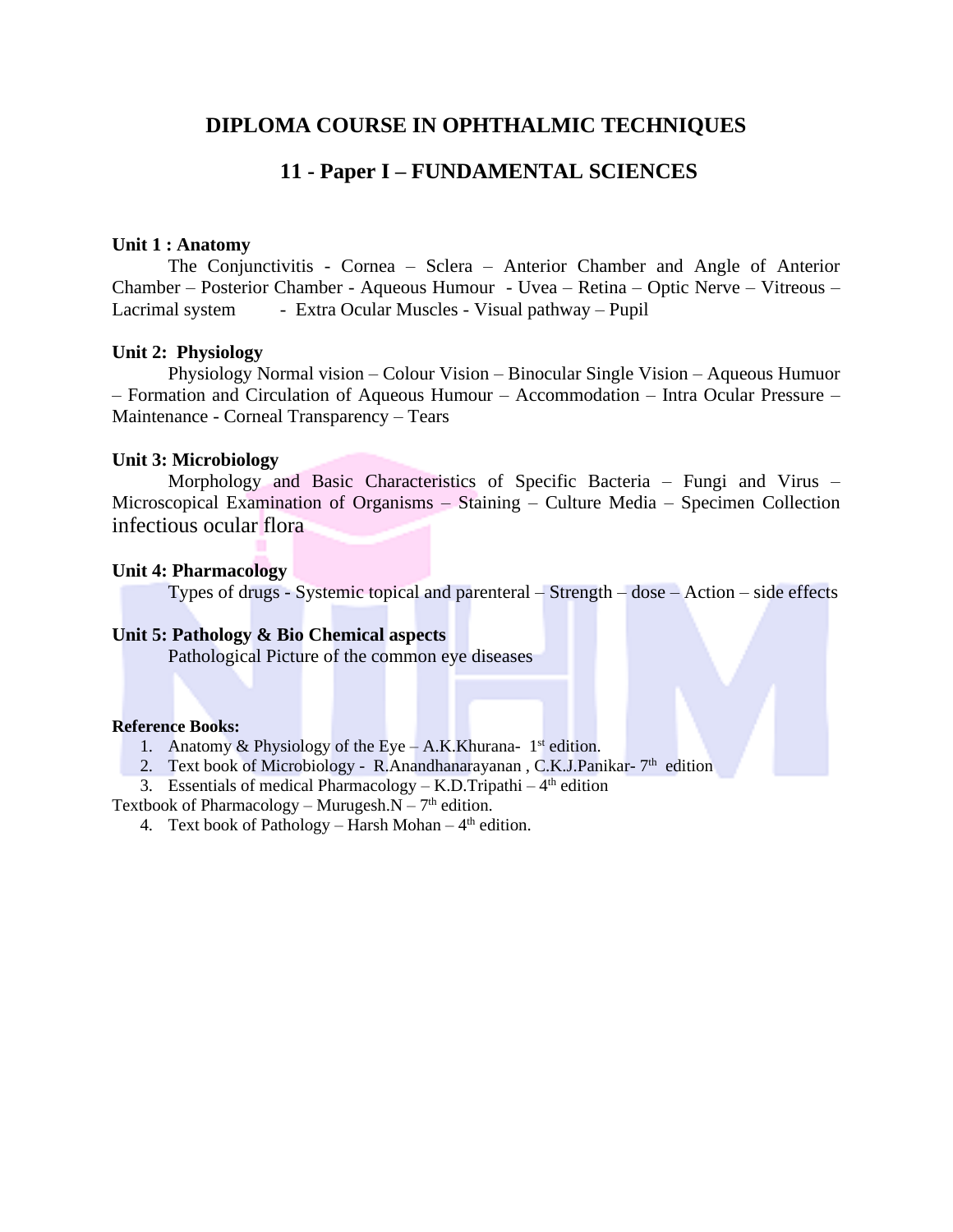# **12 - Paper II – REFRACTION**

# **Unit – 1 Refraction**

Laws of refraction – Refractive index – Refractive Index of different media subjective and objective Refraction- Retinoscope - Place mirror – Streak – their description and use – Use of Retinoscope refraction myopic, hyperopic, astigmatism (simple and mixed) presbyopic Explanation of "width" and "against" motions in retinoscopy plane and concave mirror Evaluation of refractive errors of children – Prescription of glasses – Writing down prescription equivalent lenses for astigmatism – Specification of axis – IPD measurement importance IPD inspectacle prescription.

# **Unit – 2 Spherical lenses**

Different type identification – refraction of light through a lens – Power of a lens – Formation of images using lenses – Characteristics of images – Real, virtual – Magnification – Cylindrical lens – power – Crossed cylinder – Spherical equivalent – Rotation of cylindrical lens – Spherocylical lenses sturms conoid – Prisms – Path of a ray of light through a prism – Deviation – Power of a prism prismatic power of a lens – Use of prisms – Measurement power of lens – Neutralisation method – Lensometer (foci meter) construction and use. Diffraction & Interference Polarization

# **Unit – 3 Trial set**

Accessories jacksons cross cylinder Maddox rod – Pinhole – Masks – Snellen's Charts – Drum their descriptor and use – Visual acuity – Notations & Recording – Measurement – Relationship between sizes of letters and the thickness – Definition of blindness. Dynamic RetinoScope

#### **Unit – 4 Visual fields**

Use of perimeter – Low vision aids

# **Unit – 5 Intra Ocular Lens**

Contact lens fitting – A Scan - Keratometer

#### **Reference Books:**

- 1. Practice of Refraction Duke elders Vol III
- 2. Optics & Refraction  $-A.K.K$ hurana  $-3<sup>rd</sup>$  edition
- 3. Textbook of Optics Subramanyan & Brijilal  $1<sup>st</sup>$  edition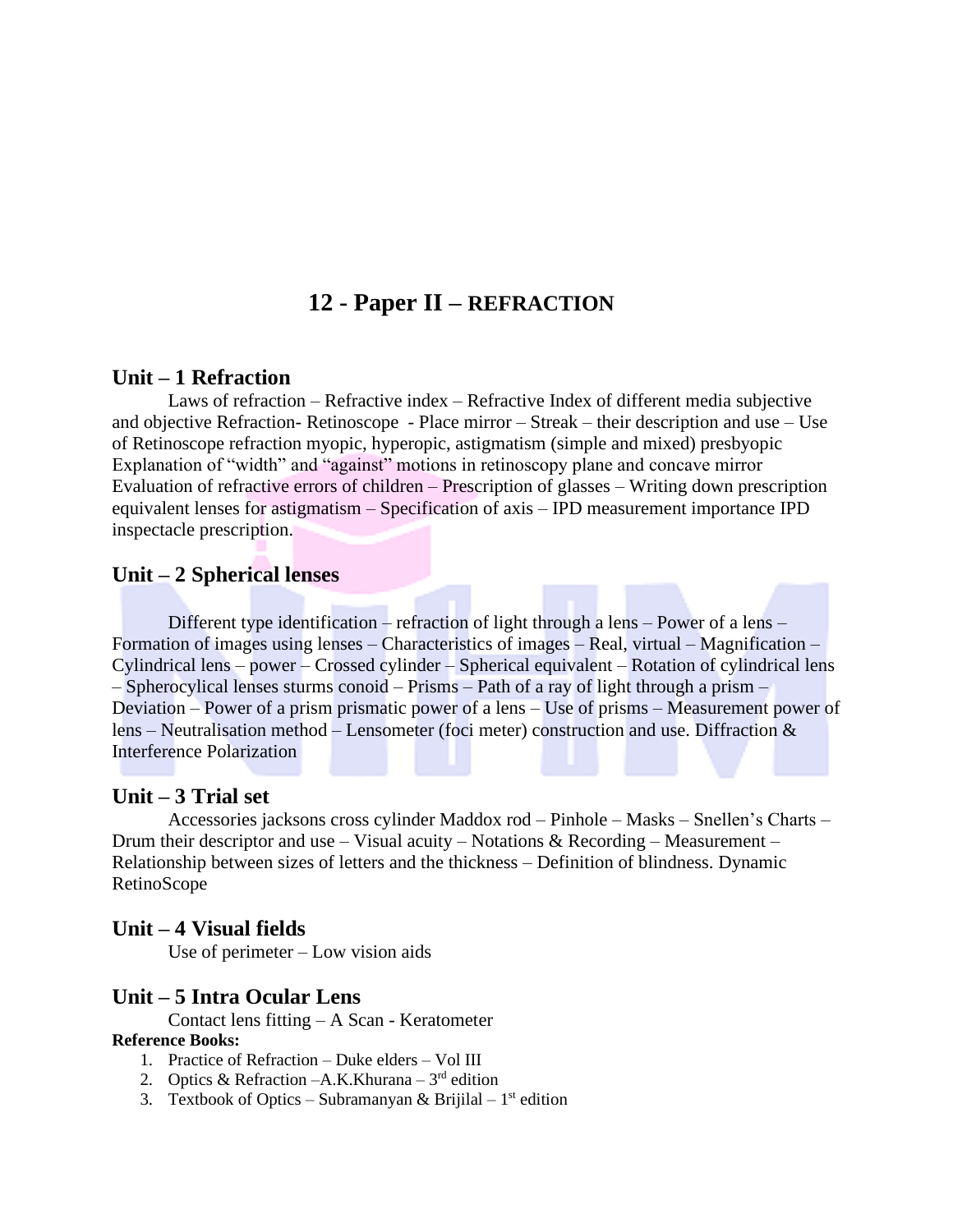# **13 - Paper III – EYE DISEASES AND OPHTHALMIC PRACTIC**

# **Unit 1 Diseases of the orbit – Lids – Lacrimal Apparatus – Motility of Eye**

Orbital Cellulitis – Blepharitis – Ulcerative – Squamous – Hordeclum – internum chalazion – trichiasis – Entropion – Ectropion – Chronic Dacryocystitis – Acute dacryocystitis Dacryocystectomy – Dacryocystorhinostomy – Squint – Paralytic Squint – Comitant squint – Divergent Squint – Investigation – Treatment – Amblyo scopes – Treatment of Ocular emergencies

#### **Unit – 2 Diseases of the Conjunctiva & Types**

Acute Catarrhal or Mucopurulent Conjunctivitis Purulent conjunctivitis – Ophthalmia Neonatorum – Membranous conjunctivitis – Trachoma – Phlectenular conjunctivitis – Spring vernal conjunctivitis – Pingnecula – Pterygium – Xerosis

#### **Unit – 3 Diseases of the Cornea – Sclera – Uveal Tract**

Keratitis – Corneal ulcer – Hypopyon ulcer – Bacterial fungal and viral – Marginal Phlectenular Keratitis – Viral keratitis – Episcleritis – Scleritis – Irifocyclitis – Purulent Panophthalmitis Endophthalmitis

#### **Unit – 4 Diseases of the Lens**

Congenital Cataract – Development Cataract – Zonular Cataract acquired Cataract – Senile Cataract – Cortical Cataract – Nuclear Cataract – Complicated Cataract – Diabetic Cataract – Cataract - After the Secondary Cataract.

#### **Unit – 5 Glaucoma Diseases of Retina – Optic Nerve Injuries**

Congenital Glaucoma – Buphthalmos – Primary open angle Glaucoma – Closed Glaucoma Secondary Glaucomas – Investigations – Provocative tests. Diurnal variation treatment – defect – Medical and surgical treatment – Hypertensive Retinopathy – Diabetic Retinopathy – Renititis Pigmentosa – Optic Neuritis – Optic Atrophy consecutive Optic – Glaucomatous Optic Atrophy – Extra Ocular foreign body – Burns – Chemical – Thermal – Conduction injuries – perforating injuries – Sympathetic Ophthalmitis.

#### **Reference Books:**

- 1. Basic Ophthalmology Samar K.Basak.
- 2. Ophthalmology- A.K.Khurana
- 3. Clinical Ophthalmology Kanski  $2<sup>nd</sup>$  edition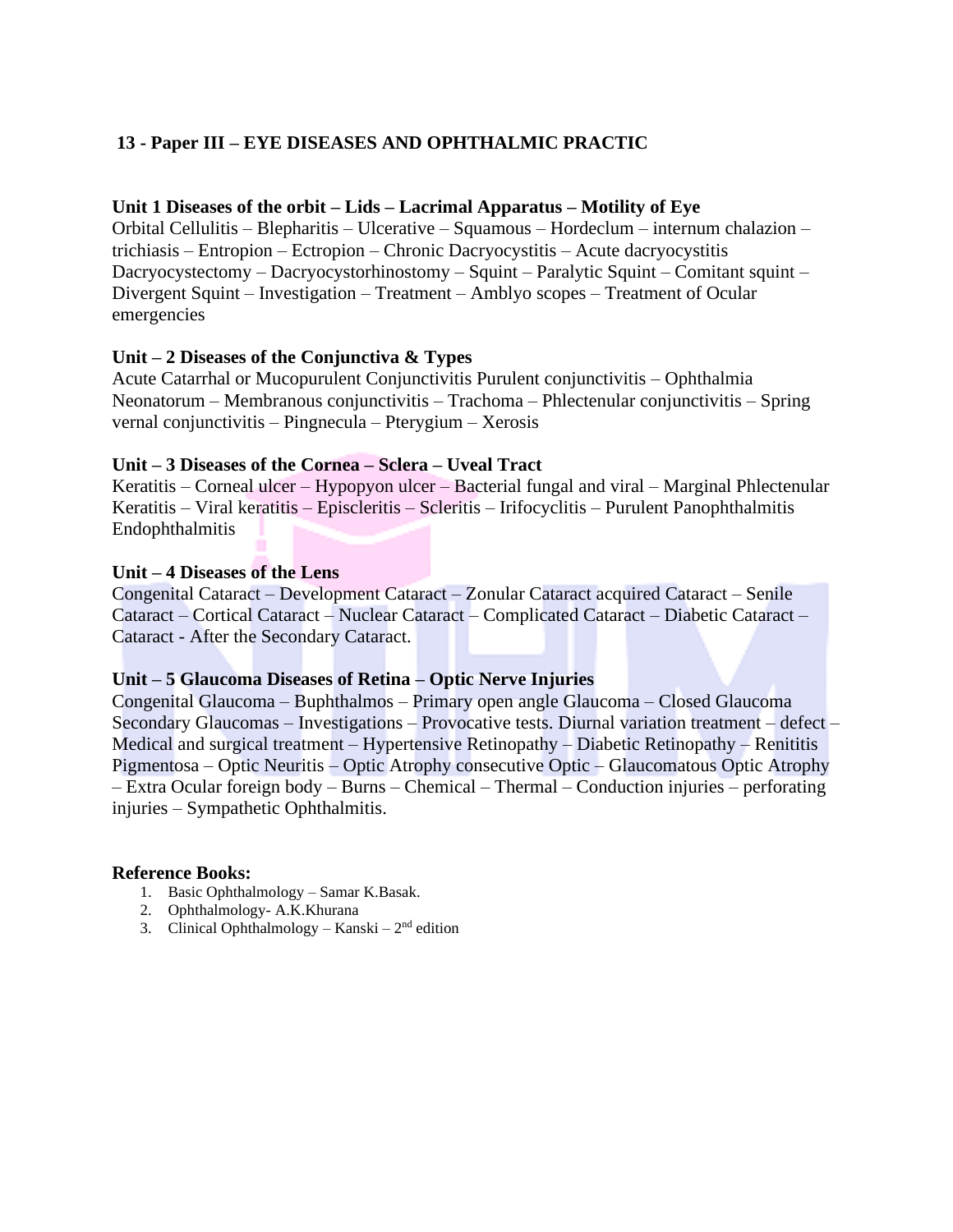# **14 - Paper IV – OPTOMETRIC INSTRUMENTS**

Unit -1 Knowledge of Maintenance of

Ophthalmoscope – Direct & Indirect – Tonometers – Slit lamp – Operating Microscopes – Keratometer ,A-scan

Unit – 2 Knowledge and Maintenance of Cataract Surgical Instruments – IOL Surgical Instruments – Glaucoma Surgery Instruments

Unit – 3 Knowledge and Maintenance of

Spot Retinoscopes – Streak Retinoscopes – Perimeters – Bjerrum Screen – Gonioscope 3 Mirror lens Dark Room Maintenance for Retinoscopies and its Principles – Snellen's test type screen

Unit – 4 Knowledge and Maintenance of Amblyoscopes – Red green goggles with charts – Laboratory Maintenance – Microscopes to defect corneal ulcer causative organisms – Blood Sugar – Glucometer – Maintenance – Urine sugar – Defection – Artificial Eye

Unit – 5 Knowledge and Maintenance of

Sutures Calgur – Sutures – Silk – Nylon – BP Apparatus - Thermometers – distant Vision Charts Near vision chart – Cross cylinders – Prism bar – RAF Ruler – Hess Screen – Conducting Screening and Refraction eye camps

#### **Reference Books:**

- 1. Optics & Refraction- A.K.Khurana
- 2. Optometric Instrumentation David B Henson
- 3. Ophthalmology A.K.Khurana.